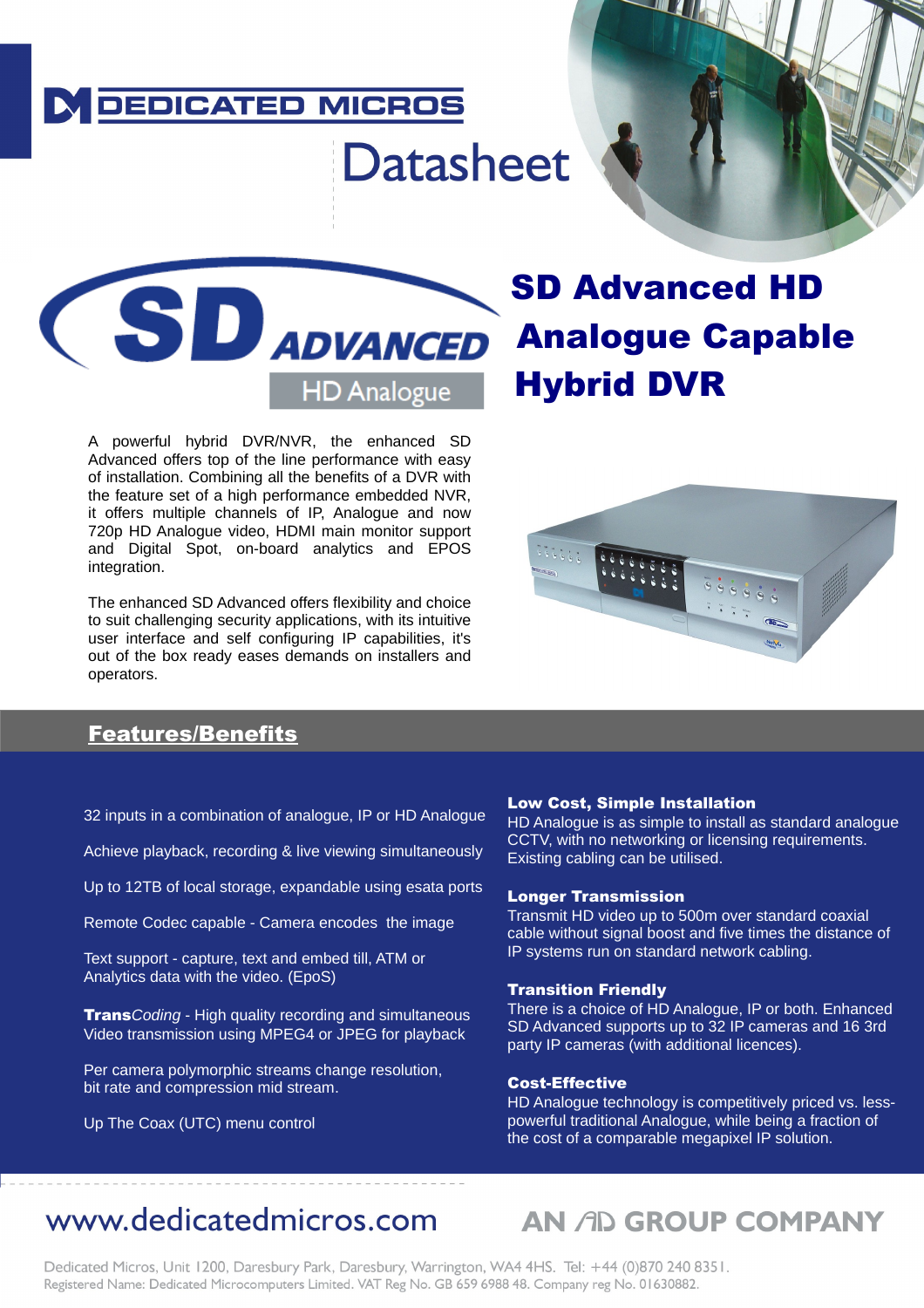### Benefits Overview

#### Powerful Hybrid DVR/NVR

The SD Advanced is a true hybrid DVR/NVR. Offering up to 32

camera connections in a combination of analogue or IP (including

3rd party IP cameras). Models in the series offer 8 or16 HD Analogue camera connections, with the balance of the 32 camera connections being made up by IP camera streams.

#### MultiMode Recording And Streaming

Allows an event trigger from VMD, analytics and alarms to effect an instantaneous change in bit rate and resolution. Full HD streams are generated when needed, e.g. for identification purposes, otherwise a standard definition stream saves up to 50% storage capacity.

#### Closed IPTV

Dual IP camera addressing, ensuring segregation between the users' corporate network and IP cameras, reducing hacking risk. Firewalls automatically created in IP camera and/or server for enhanced network security purposes. Endpoint to endpoint isolation through port to port lock down feature on closed IP switch, preventing one camera being used as a host to attack other cameras to gain entry to network (Closed IP switch sold separately).

#### TransCode Streaming

TransCode streaming allows multiple remote viewers to playback high quality recorded images at a streaming rate and compression format they require without affecting or degrading the original recording. Also, activity detection can switch the selected camera from normal profile to alarm record profile.

#### Up The Coax (UTC) OSD Menu Control

Control of camera on screen menu including brightness, contrast, day/night changes and general camera configuration from the unit saving time with camera adjustments at the camera head.

#### IP Streaming & Recording

The DVR is capable of the seamless recording & display of IP video streams from IP Cameras, IP domes, encoders and other NetVu Connected Video Servers offering the ability to view and record IP Sources, irrespective of the devices' location. Connection of up *to 16* 3rd party IP cameras will incur a nominal license charge – Licenses for NetVu Connected cameras are free.

#### **AnalyticsCapable**

Analytics*Capable* products can be upgraded to run a range of Dedicated Micros analytics components including; ANPR, Object Left/Removed, Detection Tripwire and Counting Tripwire. Only a software licence upgrade is required to deploy analytics. Please contact our Customer Services team for more information.

#### Remote Configuration Of Cameras

With complete integration between the Oracle Dome, Infiniti/SmartVu cameras and the unit, users are able to configure the devices directly from the DVR. Removing the need for unnecessary site visits.

#### **PowerScript**

Extends the functionality of NetVu connected products by allowing installers, system integrators and users to develop powerful bespoke applications. Using the interpreted C programming language Power*Script* supports new levels of integration between the DVR or Video Server and building management systems or other security solutions.

#### Desktop or Rack mountable

The units can operate as standalone DVR/NVR as a desktop unit or can be rack mounted using a dedicated fixing kit available with every unit



### Hybrid HD Analogue & IP DVR/NVR Connectivity

# www.dedicatedmicros.com

## **AN AD GROUP COMPANY**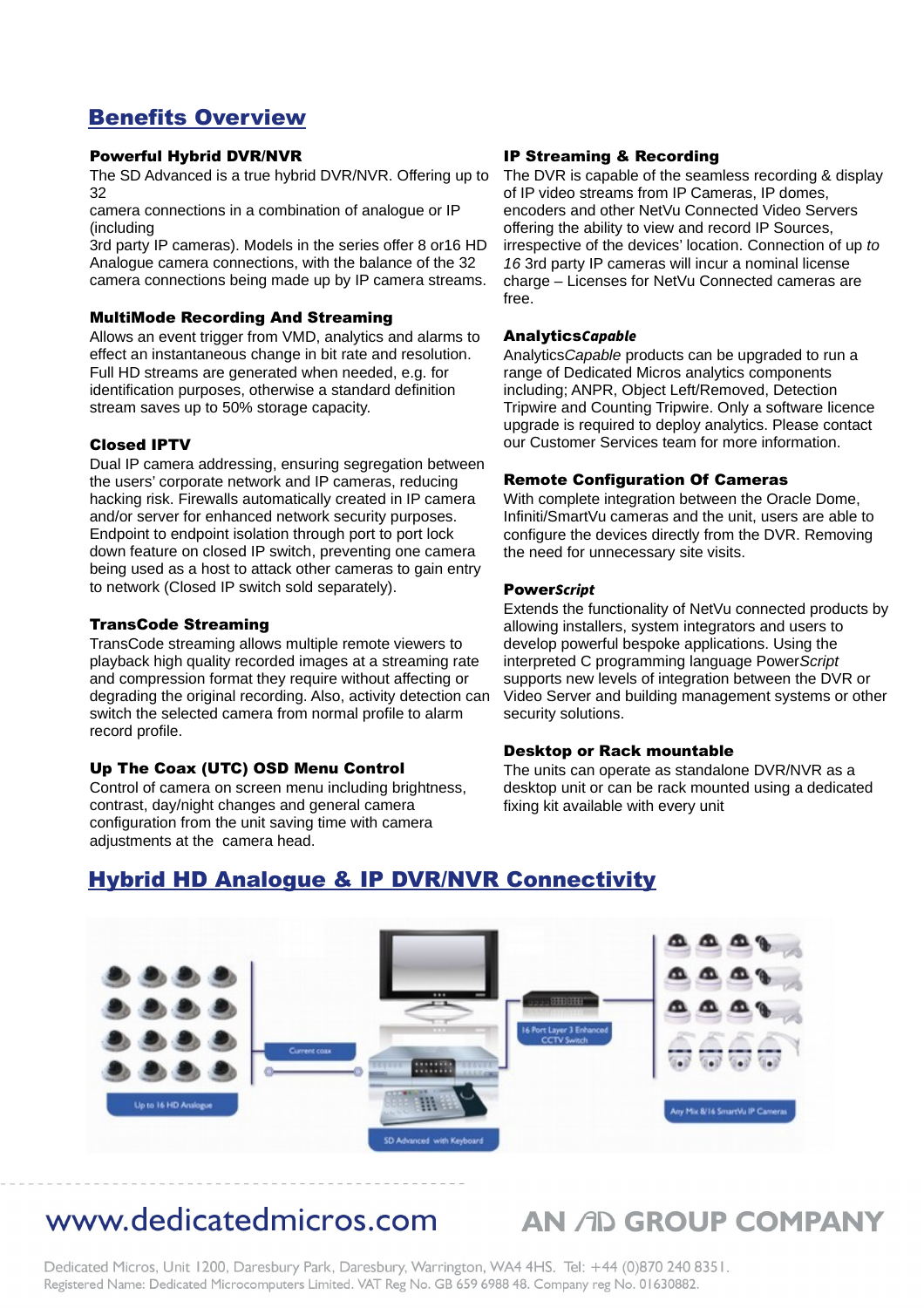### Technical Specification

#### CAMERAS

8/16 Analogue or HD Analogue input models. Auto detection on power up. Alarm on Camera Fail. 32 IP camera streams

supported on all models of which 8/16 can be analogue (model dependant) with the remainder being made up of IPstreams\* / \*\*\*.

#### RECORD RATES

#### 720p Analogue

High: 720p 1/2RT Medium W576p 1/2RT Low: W228p 1/2RT Very Low: W144 1/4 RT

#### 720p IP

High: 720p RT Medium W576p 1/2RT Low: W228p 1/2RT Very Low: W144 1/4 RT

#### 1080p IP

High: 1080p 1/2RT Medium W576p 1/2RT Low: W228p 1/2RT Very Low: W144 1/4 RT

#### Standard Resolution

High: 4CIF RT Medium 2CIF RT Low: CIF RT Very Low: QCIF RT

#### ALARMS AND RELAYS

20 normally open/closed tamper proof alarm inputs. One global keyswitch can be assigned to operate from any of these inputs and is configurable with entry/exit route timers. 2 relay outputs are configurable to trigger in response to events.

#### **TELEMETRY**

Built-in BBV/RS485/DENNARD HD Analogue on screen display (OSD) up the coax (UTC) menu control

#### LOCAL CONTROL

Front panel keypad, the supplied IR remote, USB mouse or USB QWERTY Keyboard.

#### RECODING

Demonstrating the power of the NetVu Connected architecture, the SD Advanced includes powerful Recoding capabilities that can decode, in real-time up to 16 supported 3rd party IP camera streams and recompress to an alternative format/resolution/pps/data rate configuration. This enables functions such as MultiMode, Analytics, Activity Detection, VMD and switching on alarm to be performed on any connected IP stream and introduces the ability to provide multiple streams from the same IP camera via the DVR.

#### REAL TIME OPERATING SYSTEM

All NetVu connected devices use an embedded Real Time Operating System (RTOS), being more efficient as designed for the purpose of video processing. DM achieves a greater number of video profiles than competitors. It is also more secure, as common attacks and viruses won't affect the RTOS. The RTOS isn't subject to inconvenient "Windows updates" suffered by other windows server based systems.

#### **STORAGE**

Up to 12TB of on-board storage, additional storage available via 2 x eSATA ports MONITOR VIEWING Main Monitor: Composite or HDMI Output Spot monitor: 1x Composite Output or HDMI

#### REMOTE VIEWER

Integrated into the configuration web pages, the remote viewing client reflects the local on-screen user interface.

#### REMOTE CAMERA CONFIGURATION

Configure Oracle Domes, Infiniti cameras, CamVu and SmartVu devices through the units configuration pages

#### VIDEO MOTION DETECTION

Programmable VMD grid with individually definable zones per camera. User definable sensitivity for each zone and pre and post activity recording, definable by user.

#### COMPRESSION

JPEG or MPEG-4 format files.

## WWW.dedicatedmicros.com AN AD GROUP COMPANY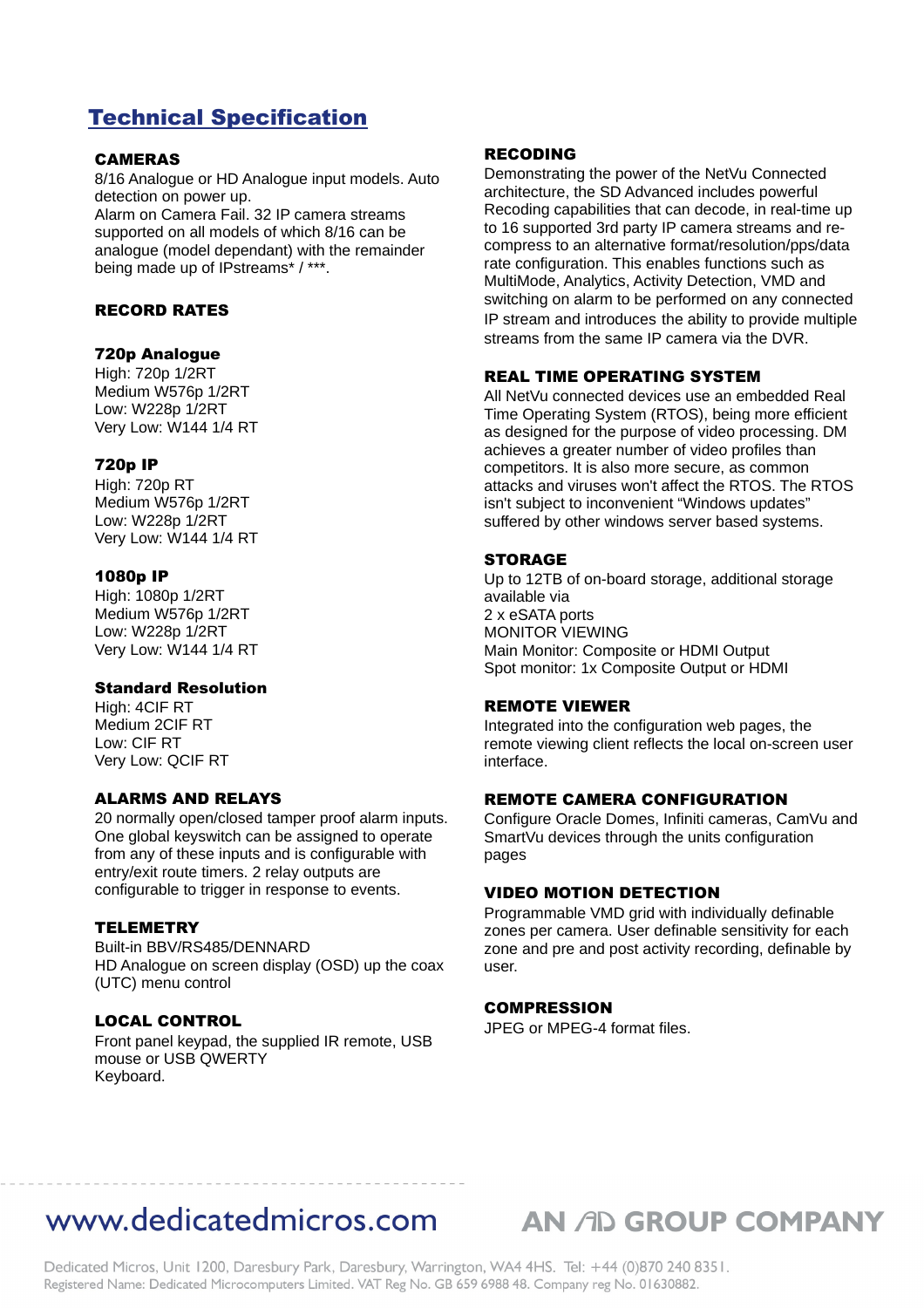#### ALARM ZONES

Alarm zones combine multiple alarm inputs to generate alarm events. This can help to minimise false triggers. e.g. you can set an alarm to be triggered by a combination of a PIR and Camera VMD to remove miss-triggers from either Source.

#### AUDIO

Line in: 1 x 1V pk-pk, 3.5mm jack Line out: 1 x 1V pk-pk, 3.5mm jack Local and network audio record and playback

#### EVENT COPYING

External DVD writer via high power USB port. Event Copying or Selective Archiving of video.

#### ACTIVITY DETECTION

Activity detection will switch the selected camera from normal record profile to alarm record profile on events such as video motion detection.

#### TEXT SUPPORT

The unit can search captured transaction data for specific goods purchased,

transaction numbers, credit card references, keywords etc. and jump straight to the associated video sequence.

#### DATA PORTS

Serial Ports: Two serial ports via 9 way D-Type stacked one Modem port, the other multi-protocol RS232, RS485 and RS422. Ethernet: 3x Ethernet RJ-45 10/100/1000 Ethernet connection. USB: 3 x USB 2.0 Connector (1 x high power front, 2 x rear) eSATA: 2 x eSATA ports IR Remote: 1x IR sensor at front of unit, IR Jack at rear

#### NETWORK PROTOCOLS

DCCP, DHCP, HTTP, HTTPS, IPv4, SMTP, Bonjour, ICMP, DNS, NTP, TCP, UPP, UDP, ICMP, DHCP, ARP, RTP, Telnet, FTP, AoE, SNMP, ZeroConf.

#### WEIGHTS & MEASURES

Dimensions: 89mm (H) x 440mm (W) x 445mm (D) Weight: 11.4 kg (25.1 lbs) with built-in PSU

#### POWER SUPPLY

250W Internal Power Supply

#### TEMPERATURE RANGE

Relative humidity: 10% - 85% Noncondensing

#### WARRANTY

1 years warranty plus additional 2 years upon registration

### **Ordering Information**

| <b>Part Number</b> | <b>Description</b>                                 |
|--------------------|----------------------------------------------------|
| DM/SDACP08/6T+     | SD Advanced HD Analogue Hybrid Closed IP 8Ch 6TB   |
| DM/SDACP16/6T+     | SD Advanced HD Analogue Hybrid Closed IP 16Ch 6TB  |
| DM/SDACP16/12T+    | SD Advanced HD Analogue Hybrid Closed IP 16Ch 12TB |
| DM/KBC2/USB        | Joystick Keyboard for SD Advanced                  |

### www.dedicatedmicros.com

**AN AD GROUP COMPANY**